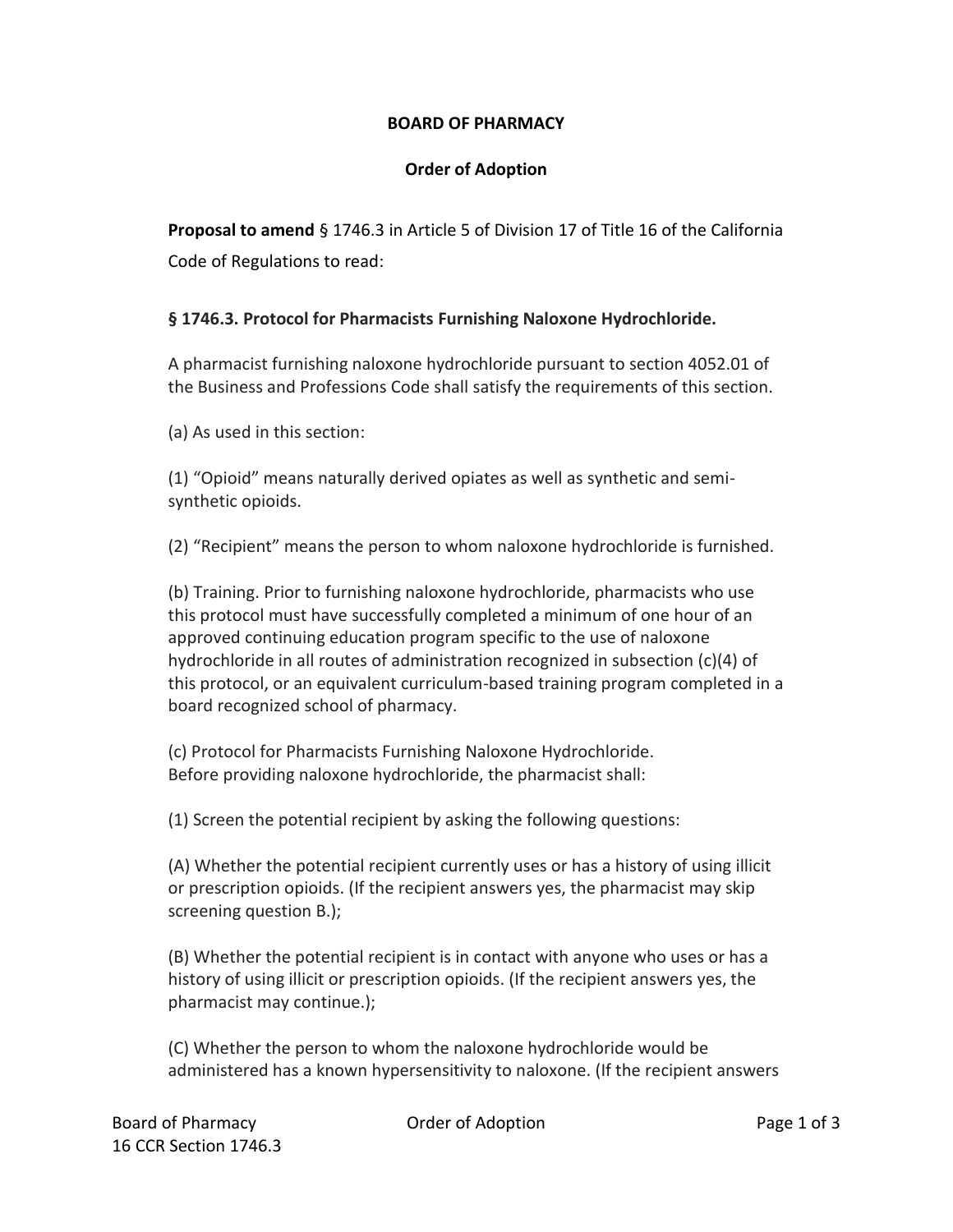yes, the pharmacist may not provide naloxone. If the recipient responds no, the pharmacist may continue.)

The screening questions shall be made available on the Board of Pharmacy's website in alternate languages for patients whose primary language is not English.

(2) Provide the recipient training in opioid overdose prevention, recognition, response, and administration of the antidote naloxone.

(3) When naloxone hydrochloride is furnished:

(A) The pharmacist shall provide the recipient with appropriate counseling and information on the product furnished, including dosing, effectiveness, adverse effects, storage conditions, shelf-life, and safety. The recipient is not permitted to waive the required consultation.

(B) The pharmacist shall provide the recipient with any informational resources on hand and/or referrals to appropriate resources if the recipient indicates interest in addiction treatment, recovery services, or medication disposal resources at this time.

(C) The pharmacist shall answer any questions the recipient may have regarding naloxone hydrochloride.

(4) Product Selection: A pharmacist shall advise the recipient on how to choose the route of administration based on the formulation available, how well it can likely be administered, the setting, and local context. A pharmacist may supply naloxone hydrochloride as an intramuscular injection, intranasal spray, autoinjector or in another FDA-approved product form. A pharmacist may also recommend optional items when appropriate, including alcohol pads, rescue breathing masks, and rubber gloves.

(5) Labeling: A pharmacist shall label the naloxone hydrochloride consistent with law and regulations. Labels shall include an expiration date for the naloxone hydrochloride furnished. An example of appropriate labeling is available on the Board of Pharmacy's website.

(6) Fact Sheet: The pharmacist shall provide the recipient a copy of the current naloxone fact sheet approved by the Board of Pharmacy or a fact sheet approved by the executive officer. The executive officer may only approve a fact sheet that has all the elements and information that are contained in the current boardapproved fact sheet. This The board-approved fact sheet shall be made available